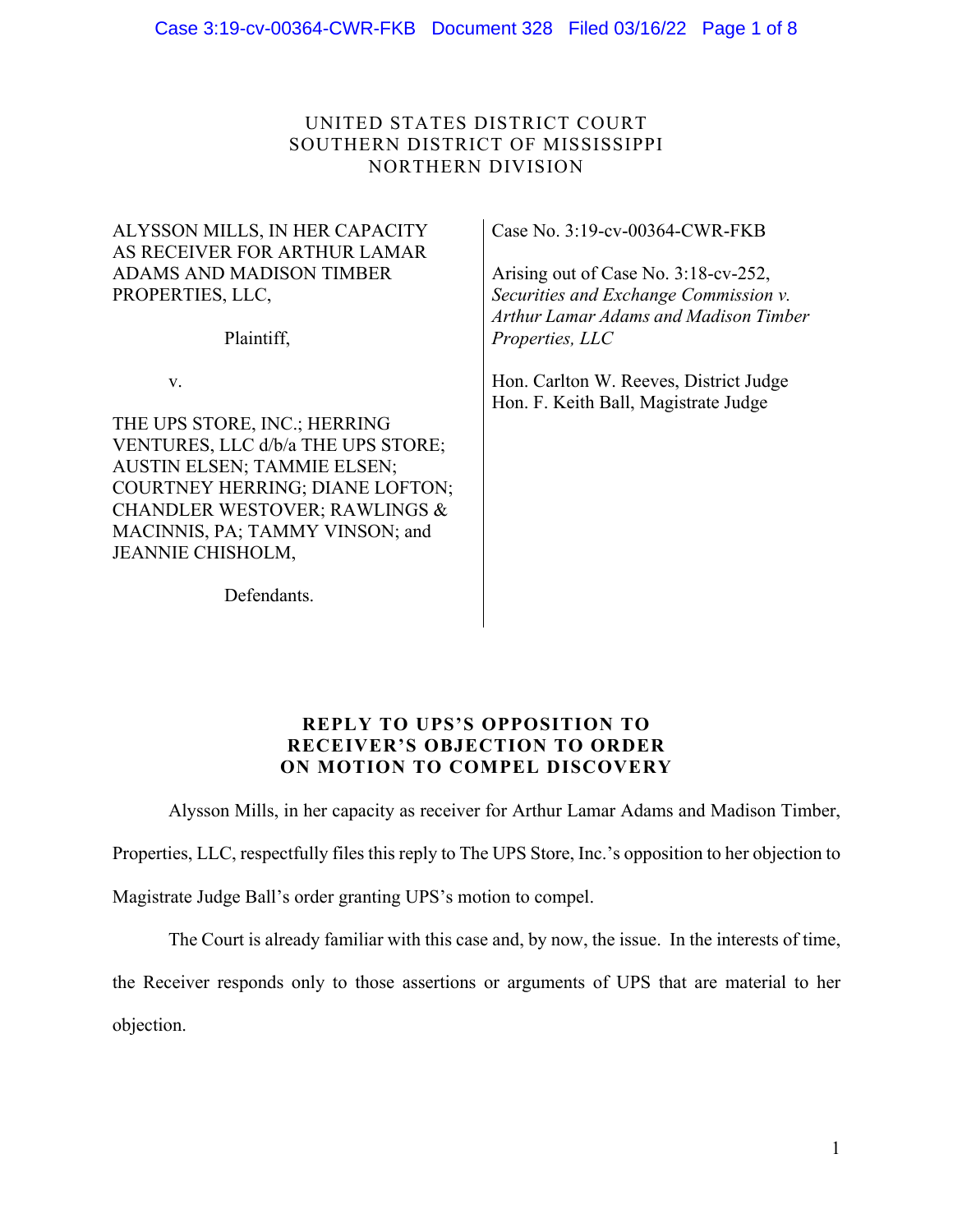1.

The Receiver has already produced to UPS almost everything in her possession. Relevant here, the Receiver has produced her several letters to investors, including letters regarding her accountings of their losses; and investors' communications to the Receiver regarding the Receiver's accountings of their losses. The sole question is whether the Receiver must produce any additional emails or other communications between the Receiver and investors, whatever their subject matter.

UPS says it needs individual investors' communications with the Receiver, whatever their subject matter, to show that UPS's "liability for negligence should be reduced due to any negligence by an investor." [Doc. 326 at 10]. UPS cannot credibly contend that investors' communications with the Receiver—which necessarily post-date Madison Timber's collapse—bear on that defense or any other.

Whether defendants are entitled to unlimited (and in many instances, invasive) investor discovery is an increasingly recurring issue. Just two days before Judge Ball granted UPS's motion to compel, he advised in a separate order, which addressed subpoenas to investors, that "unless and until the district judge rules that [their] defenses are not viable or legally cognizable, [defendants] are entitled to conduct discovery on the defenses they are asserting in this case."<sup>1</sup>

The Receiver respects and sympathizes with Judge Ball. We need clarity on this issue. As of this filing, the issue is also before the Court in the separate but related case *Mills v. BankPlus, et al.*<sup>2</sup> and in the consolidated action *In re Consolidated Discovery in Cases Filed By Alysson Mills*. 3 If the Receiver is right, then Judge Ball's order, to the extent that it requires the Receiver to

 $1$  Doc. 320 at 2.

<sup>2</sup> Doc. 183, *Mills v. BankPlus, et al.*, No. 19-cv-196 (S.D. Miss.).

<sup>3</sup> Doc. 83, *In re Consolidated Discovery in Cases Filed By Alysson Mills*, No. 22-cv-36 (S.D. Miss.).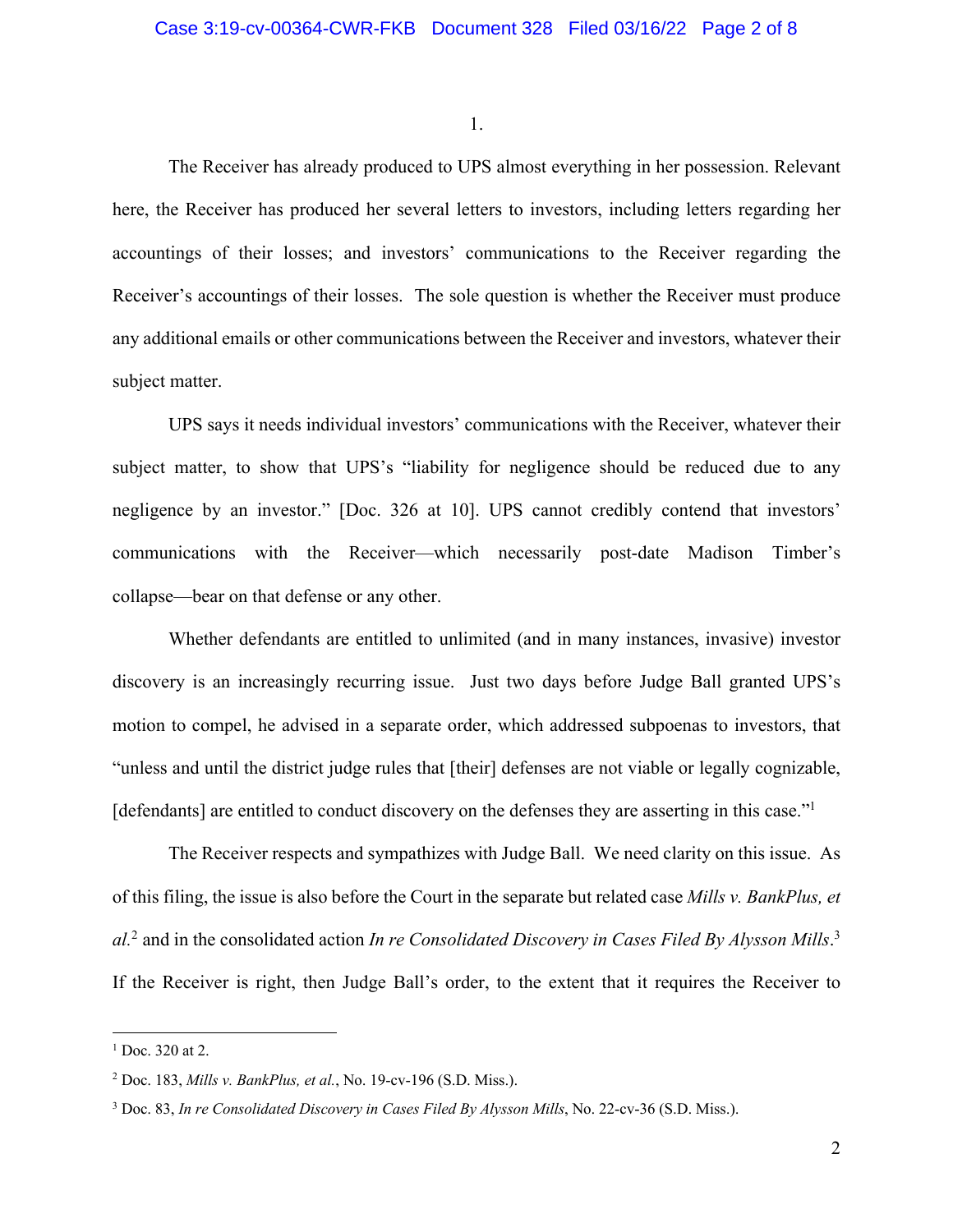#### Case 3:19-cv-00364-CWR-FKB Document 328 Filed 03/16/22 Page 3 of 8

produce all emails or other communications between the Receiver and investors, whatever their subject matter, is, respectfully, clearly erroneous.

2.

UPS contends that UPS "is entitled to take full discovery about investor losses, to the same extent as if they were parties" [Doc. 326 at 16]—*but it cites no legal authority that proposition*.

UPS argues that "[t]o evaluate what 'the Receiver's damages' are [UPS] must evaluate what Adams and Madison Timber actually owe investors." [Doc. 326 at 16]. Exactly. And UPS already has everything it needs.

UPS already has Madison Timber's QuickBooks files, Madison Timber's Trustmark bank statements, Madison Timber's First National Bank of Clarksdale bank statements, Madison Timber's RiverHills bank statements, and Madison Timber's Southern Bancorp bank statements; promissory notes that Madison Timber gave to investors; the Receiver's several letters to investors, including letters regarding her accountings of their losses; and investors' communications to the Receiver regarding the Receiver's accountings of their losses.

UPS can see the transactions in each of Madison Timber's accounts. It can see, for each investor, principal amounts invested and, for each investment, corresponding monthly payments. It can then calculate, for itself, any amounts still due, whether principal or interest. That accounting, which the Receiver also did herself, is *objective*: money in and money out. Any amounts still due are, objectively, the Receivership Estate's debts, or in the words of *Zacarias* and *Rotstain*, "the unsustainable liabilities inflicted by the Ponzi scheme" or "the additional liability incurred to investors."

When UPS says it needs investor discovery to calculate damages, it does not mean it wants to calculate the Receivership Estate's debts. It does not care about math. It wants to litigate whether any of the 184 investors in Madison Timber, plus the additional 34 investors who invested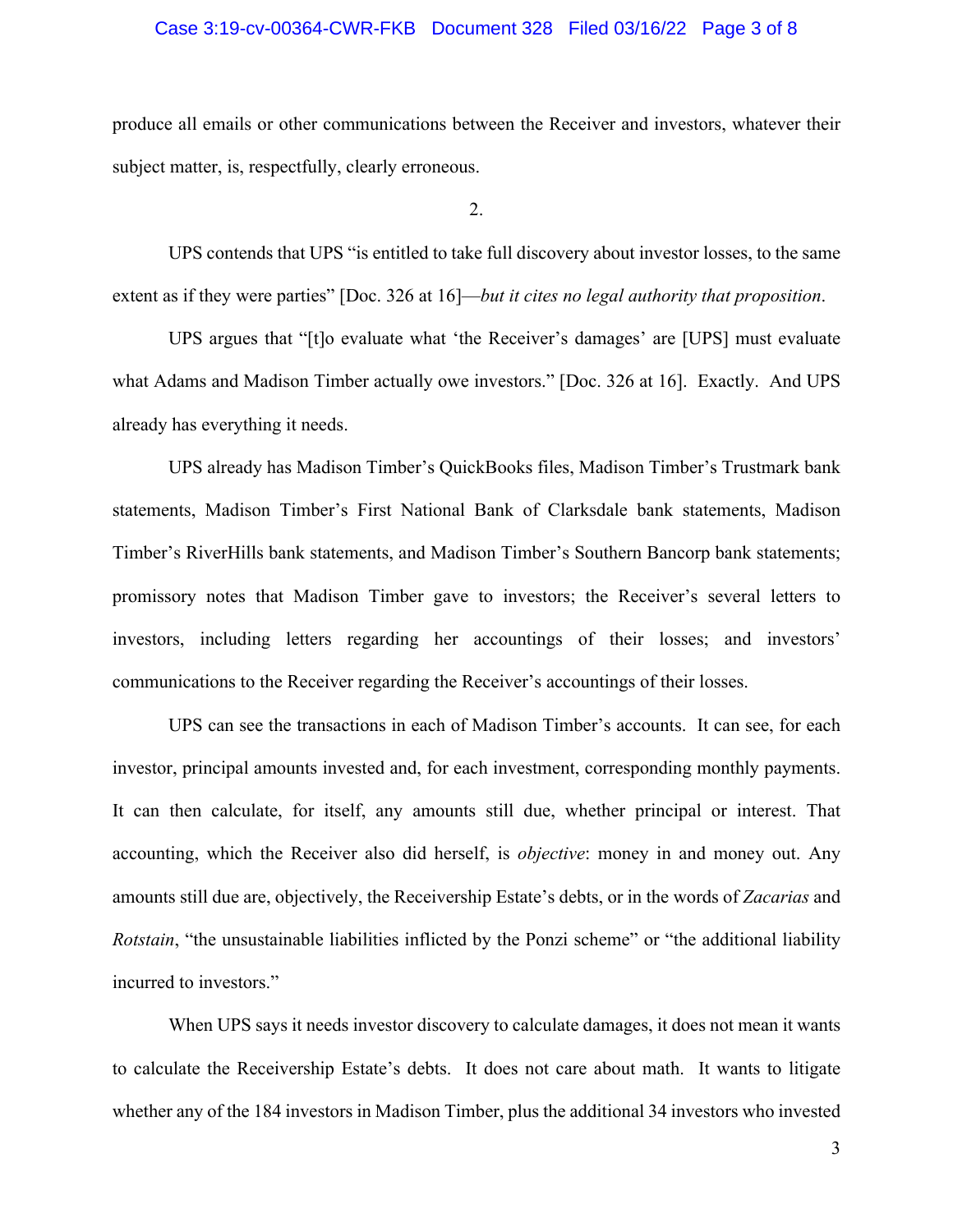#### Case 3:19-cv-00364-CWR-FKB Document 328 Filed 03/16/22 Page 4 of 8

through the Alexander Seawright Timber Fund, to whom Madison Timber owes money are entitled to any recovery from the Receivership Estate because they meet UPS's own *subjective* standards. Take UPS at its own words: UPS's strategy is to harass victims.<sup>4</sup>

Undersigned counsel has reviewed the dockets of each of the Stanford receiver's aiding and abetting cases, many of which have been resolved in the Stanford receiver's favor and affirmed on appeal.<sup>5</sup> Undersigned counsel has yet to find a single order which would remotely support UPS's position,<sup>6</sup> and UPS itself does not point to one here.

3.

UPS contends that "no 'controlling' authority" holds that UPS is not entitled to the investor discovery it seeks. [Doc. 326 at 16].

Unquestionably it is instructive that no defendant in any of the Stanford receiver's aiding and abetting cases ever sought the kind of broad, invasive investor discovery that UPS and other defendants seek in these cases.

UPS also utterly fails to distinguish the two cases, both on-point, that the Receiver previously provided.

<sup>4</sup> UPS contends investors "were not 'victims' at all" but instead "were very wealthy individuals who benefited" from the Madison Timber Ponzi scheme. Doc. 299 at 6, *Securities & Exchange Commission v. Arthur Lamar Adams, et al.*, 18-cv-252 (S.D. Miss.).

In fact, to the contrary, of the 184 investors in Madison Timber, only approximately 40 did not qualify for a first distribution because they received, over time, interest that exceeds any principal still due to them under their promissory notes.

<sup>5</sup> Doc. 83-1, *In re Consolidated Discovery in Cases Filed By Alysson Mills*, No. 22-cv-36 (S.D. Miss.) (Exhibit A to Receiver's objection to consolidated Defendants' subpoenas to investors).

<sup>6</sup> Doc. 83-1, *In re Consolidated Discovery in Cases Filed By Alysson Mills*, No. 22-cv-36 (S.D. Miss.) (Exhibit A to Receiver's objection to consolidated Defendants' subpoenas to investors).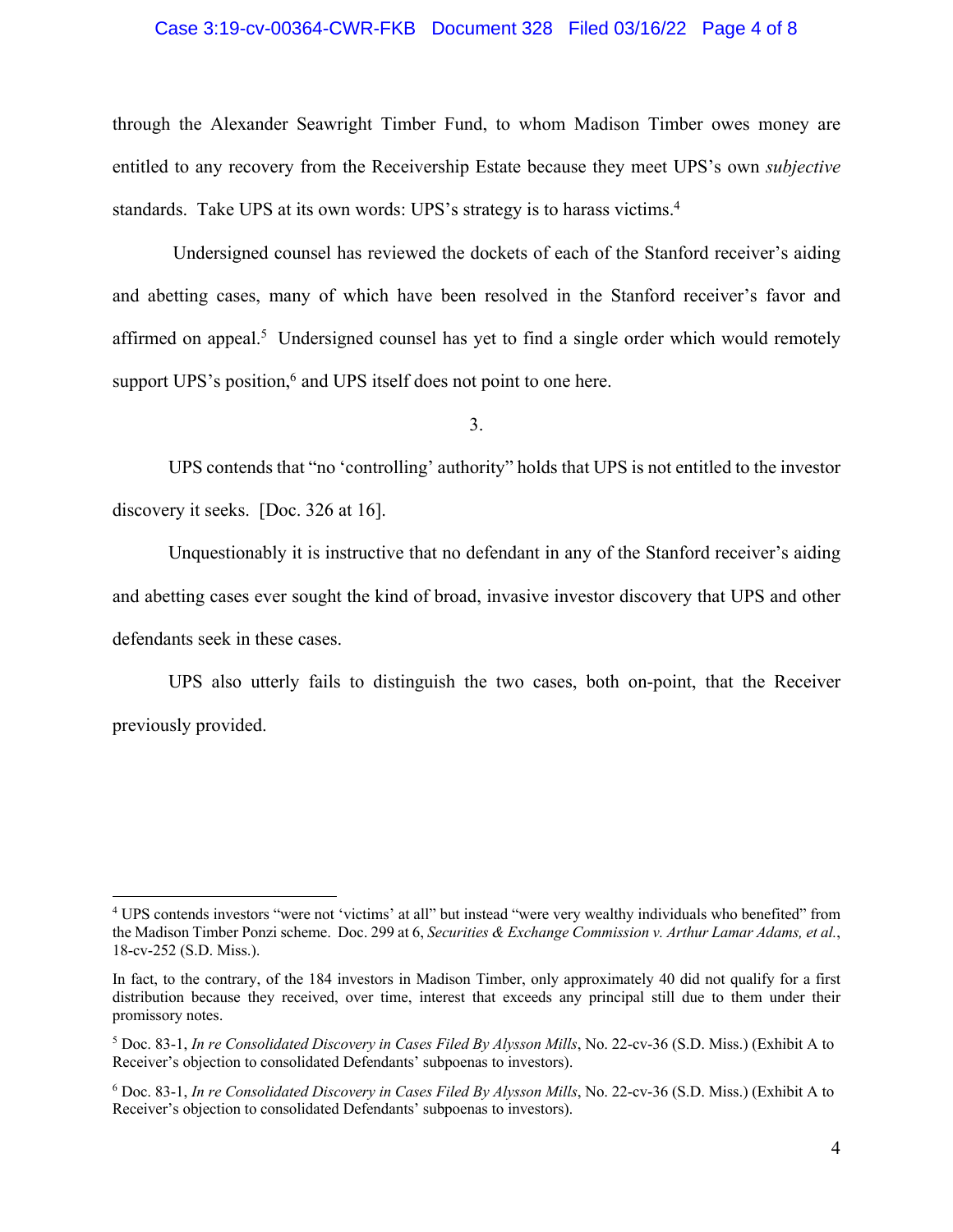#### Case 3:19-cv-00364-CWR-FKB Document 328 Filed 03/16/22 Page 5 of 8

UPS contends the Stanford court's rulings in *Rotstain*<sup>7</sup> "are not germane" because "that action did not involve an action by a receiver to recover damages from a defendant measured by the investor's losses." [Doc. 326 at 18]. *But that is false. Rotstain* is one of the Stanford receiver's aiding and abetting cases. The Stanford receiver sued banks, including Trustmark National Bank, for "injury to the Stanford entities in the form of 'additional liability Stanford incurred to its investors' due to [defendants'] participation in the Ponzi scheme." *Rotstain v. Mendez*, 986 F.3d 931, 941 (5th Cir. 2021). *Rotstain* is the same case that the parties and the Court have cited numerous times in these cases. *Of course Rotstain is germane.* It is just like this case in all respects material here. It differs only in that the Receiver was not the only plaintiff—the Official Stanford Investors Committee was a plaintiff, too. *See id.* (explaining that the Receiver assigned claims to OSIC). Relevant here, to the extent there was any investor discovery in *Rotstain*, it was limited to OSIC committee members.

UPS contends *Ciuffitelli*<sup>8</sup> "proves" UPS's "points" because, according to UPS, in that case "the SEC receiver essentially had no connection to the plaintiff class' claims." [Doc. 326 at 16–17]. *But that is false too*: "Deloitte assert[ed] that the Receiver ha[d] played a large and undisclosed role in th[e] litigation"<sup>9</sup>; "the Receiver indicate[d] that he consolidated all digital information into a centralized database to which 250 users have access, including Deloitte and Plaintiffs' counsel"<sup>10</sup>; "Deloitte argue<sup>[d]</sup> that the Receiver ha<sup>[d]</sup> been providing information to Plaintiffs to support their allegations, that the Receiver ha[d] assisted Plaintiffs in fulfilling their

<sup>7</sup> Doc. 695 at 17 and Doc. 709 at 18–19, *Rotstain v. Trustmark Nat'l Bank*, No. 09-cv-2384 (N.D. Tex.). *See also* Doc. 709 at 18–19, *Rotstain v. Trustmark Nat'l Bank*, No. 09-cv-2384 (N.D. Tex.) (disallowing TD Bank's questioning of another investors' "personal investment decisions" and "personal investment activity").

<sup>8</sup> *Ciuffitelli v. Deloitte & Touche LLP*, No. 3:16-cv-00580, 2018 WL 7893052 (D. Or. Dec. 10, 2018), *aff'd*, 2019 WL 1442222 (D. Or. Feb. 21, 2019).

<sup>9</sup> *Id.* at \*4.

<sup>10</sup> *Id.* at \*5.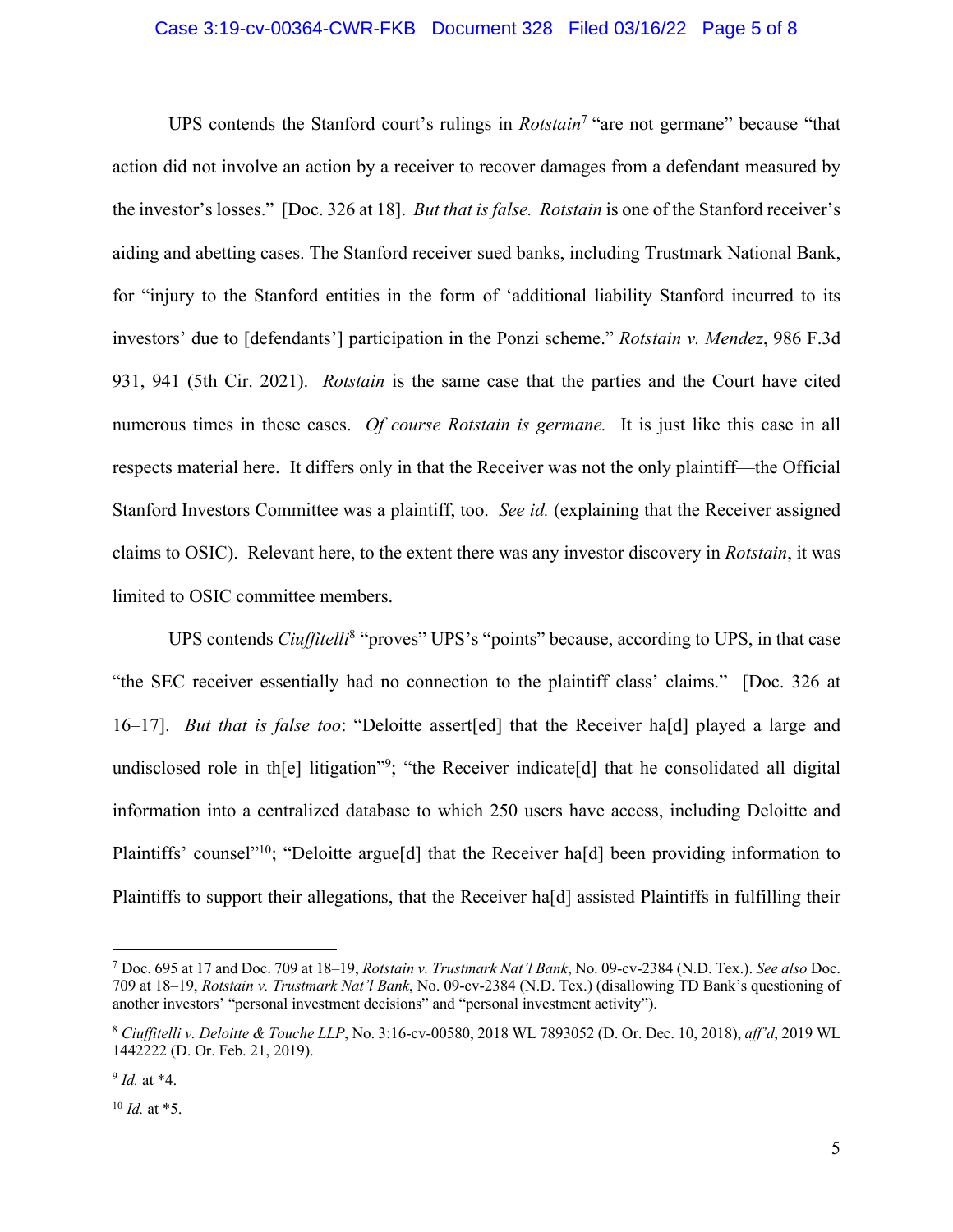#### Case 3:19-cv-00364-CWR-FKB Document 328 Filed 03/16/22 Page 6 of 8

document production obligations, and that the Receiver was a key player in brokering the Tonkon partial settlement currently under the court's review"11; "Deloitte contend[d] that the Plaintiffs and the Receiver ha[d] been in communication about the lawsuit and relevant topics since before Mr. Greenspan was appointed as Receiver."12

Indeed, the fact that the plaintiffs in *Ciuffitelli* were investors undercuts UPS's position. Even in a case in which investors were parties, the court held the very same investor discovery that UPS seeks here was not relevant to whether a defendant aided and abetted the unlawful sale of securities: "Deloitte has not established that any documents (beyond the investor packets Plaintiffs already have provided) evidencing communications between Plaintiffs and the Receiver are relevant to any claim or defense at issue in this case."<sup>13</sup>

4.

In the end, UPS cites no legal authority for the proposition that UPS is entitled to discovery about investors to the same extent as if they were parties.

UPS cites no legal authority at all, and it fails to either distinguish *Rotstain* or *Ciuffitelli* or otherwise to explain the lack of precedent for the discovery it seeks in the Stanford receiver's own aiding and abetting cases.

UPS cannot credibly expect to find anything in the Receiver's own emails which would relieve UPS of liability. Certainly, UPS does not expect that any investor ever confided in the Receiver: *I always knew those notary attestations were false.* UPS demands the Receiver's personal communications with investors, whatever their subject matter, only to harass.

<sup>11</sup> *Id.*

<sup>12</sup> *Id.* at \*6.

<sup>13</sup> *Id.* at \*8.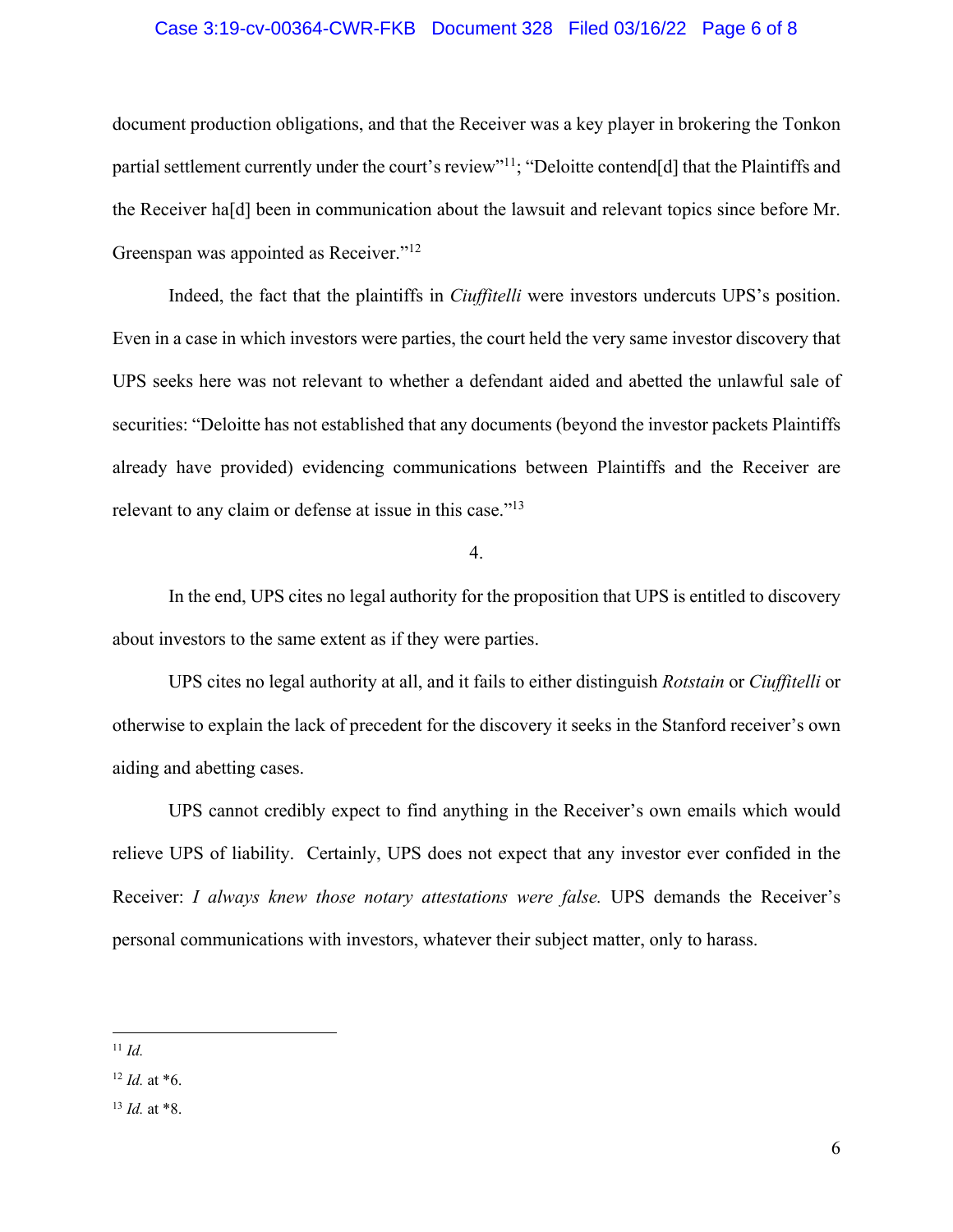### Case 3:19-cv-00364-CWR-FKB Document 328 Filed 03/16/22 Page 7 of 8

The Receiver's own emails are just the tip of it: the consolidated Defendants' proposed subpoenas to investors outrageously seek, among other things, all "invoices you received from any attorney from whom you sought advice" and all "documents that relate to any communications you had with any banker, accountant, financial advisor, intermediary, or other professional."14

Enough is enough. The Court has to start drawing the line somewhere, and because UPS has failed to offer any legal authority or justification, it should start here.

March 16, 2022

Respectfully submitted,

*/s/ Lilli Evans Bass*

BROWN BASS & JETER, PLLC Lilli Evans Bass, Miss. Bar No. 102896 1755 Lelia Drive, Suite 400 Jackson, Mississippi 39216 Tel: 601-487-8448 Fax: 601-510-9934 bass@bbjlawyers.com

#### */s/ Kristen Amond*

## FISHMAN HAYGOOD, LLP

*Admitted pro hac vice*  Brent B. Barriere, *Primary Counsel* 201 St. Charles Avenue, Suite 4600 New Orleans, Louisiana 70170 Tel: 504-586-5253 Fax: 504-586-5250 bbarriere@fishmanhaygood.com

MILLS & AMOND LLP

*Admitted pro hac vice* Kristen D. Amond 650 Poydras Street, Suite 1525 New Orleans, Louisiana 70130 Tel: 504-383-0332 Fax: 504-733-7958 kamond@millsamond.com *Receiver's counsel*

<sup>&</sup>lt;sup>14</sup> Doc. 79-2 at 3, *In re Consolidated Discovery in Cases Filed By Alysson Mills*, No. 22-cv-36 (S.D. Miss.).